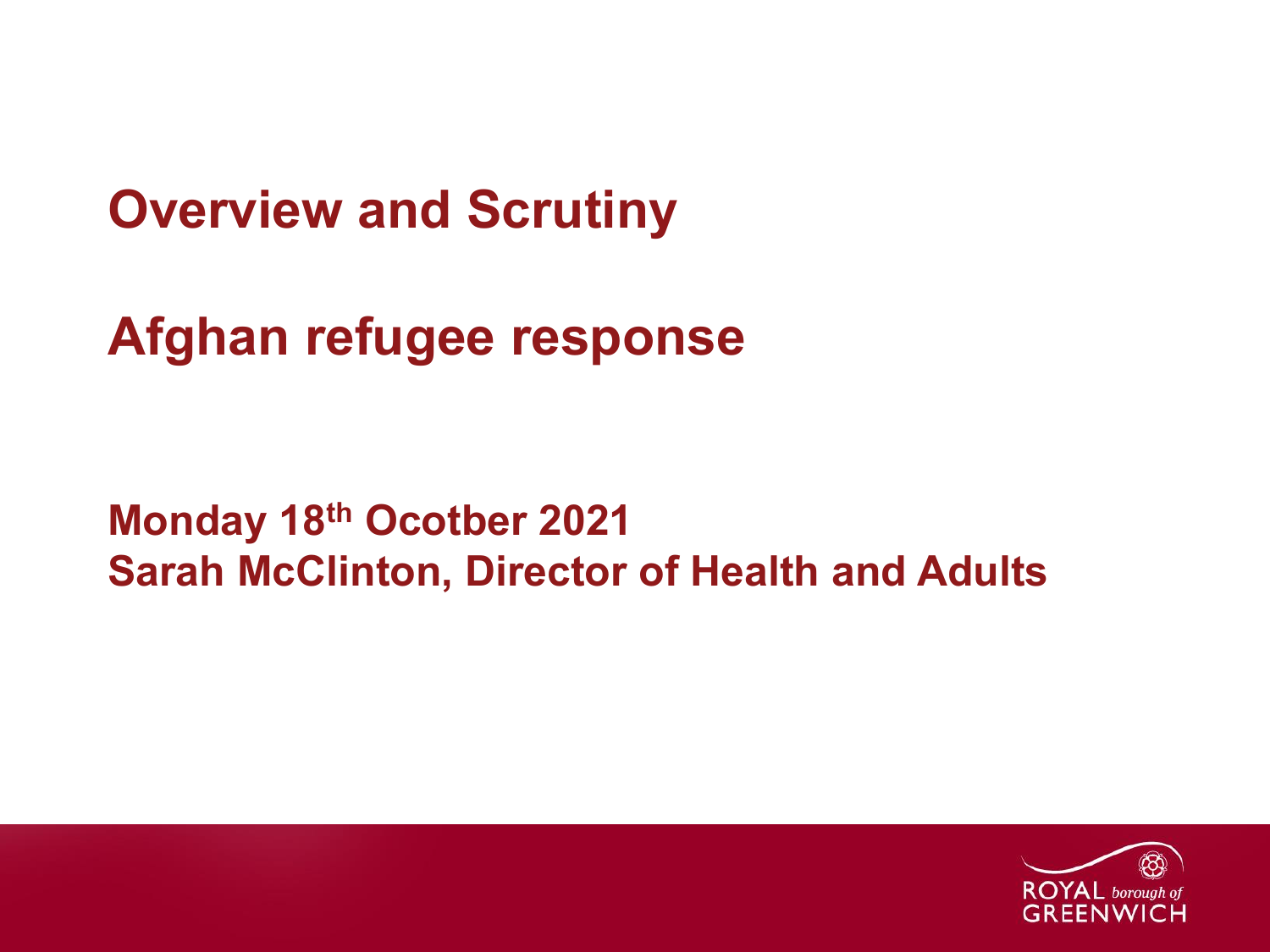#### **The crisis…**

- Rapid fall of Kabul precipitated evacuation of 1,000s of Afghan, UK and other nationals within space of two weeks
- Council informed late on Monday 23 August that up to 600 Afghan evacuees would be arriving at InterContinental Hotel the next day for quarantine
- Council informed all these evacuees part of Afghan Relocations and Assistance scheme (ARAP), and all their immediate needs would be met, private contractor Mabway would be on hand with interpreters



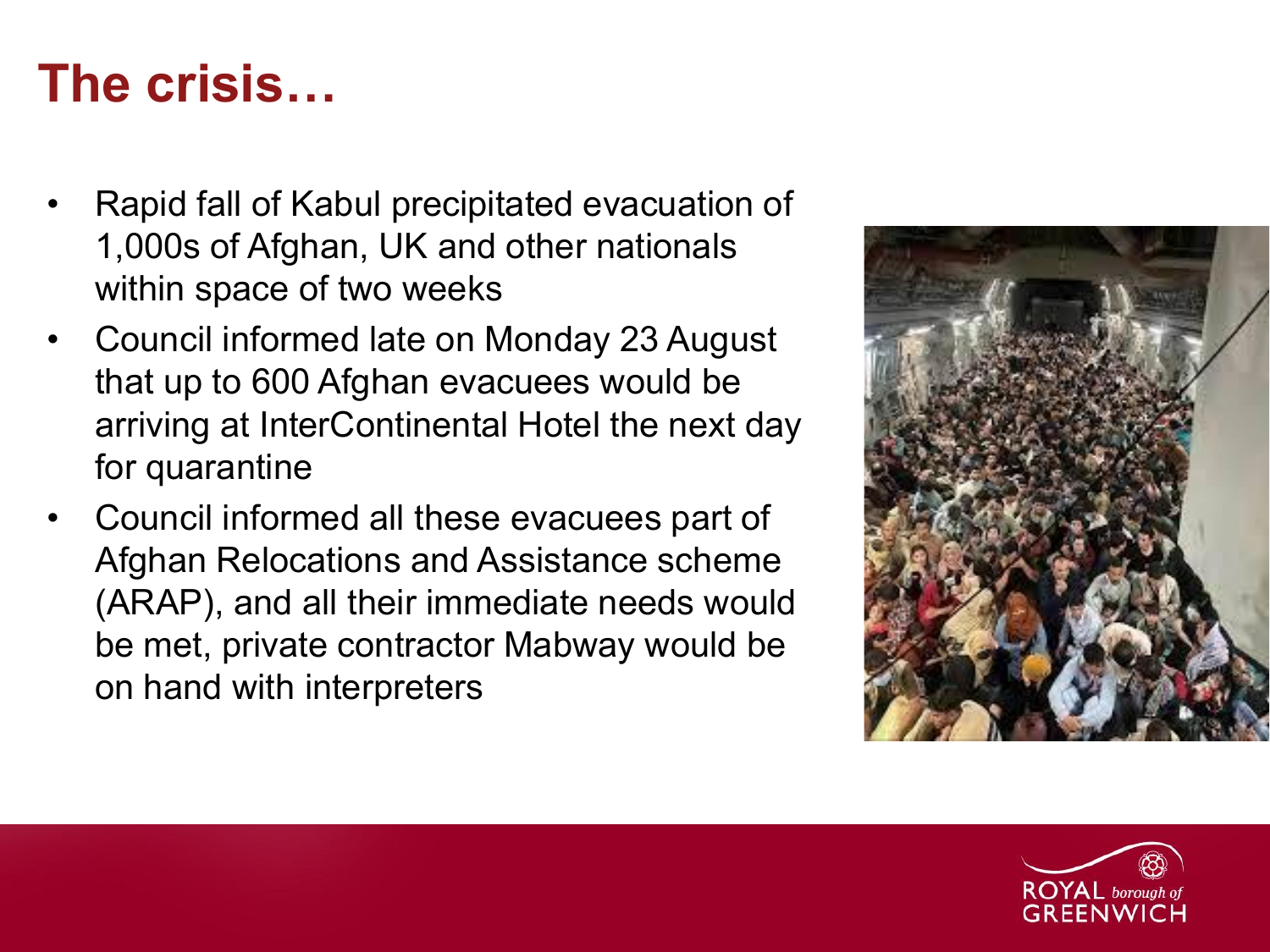# **The background …**

- InterContinental Hotel running as managed quarantine service (MQS) hotel since May 2021, commissioned by DHSC
- At least weekly multi-agency Safety Advisory Group (SAG) meetings
- Robust health pathways and primary care support in place
- Strong and positive relationships between Council, hotel, DHSC, NHS and Police which effectively addressed difficult issues (unaccompanied minors, mental health needs, high risk pregnant guests, absconders)



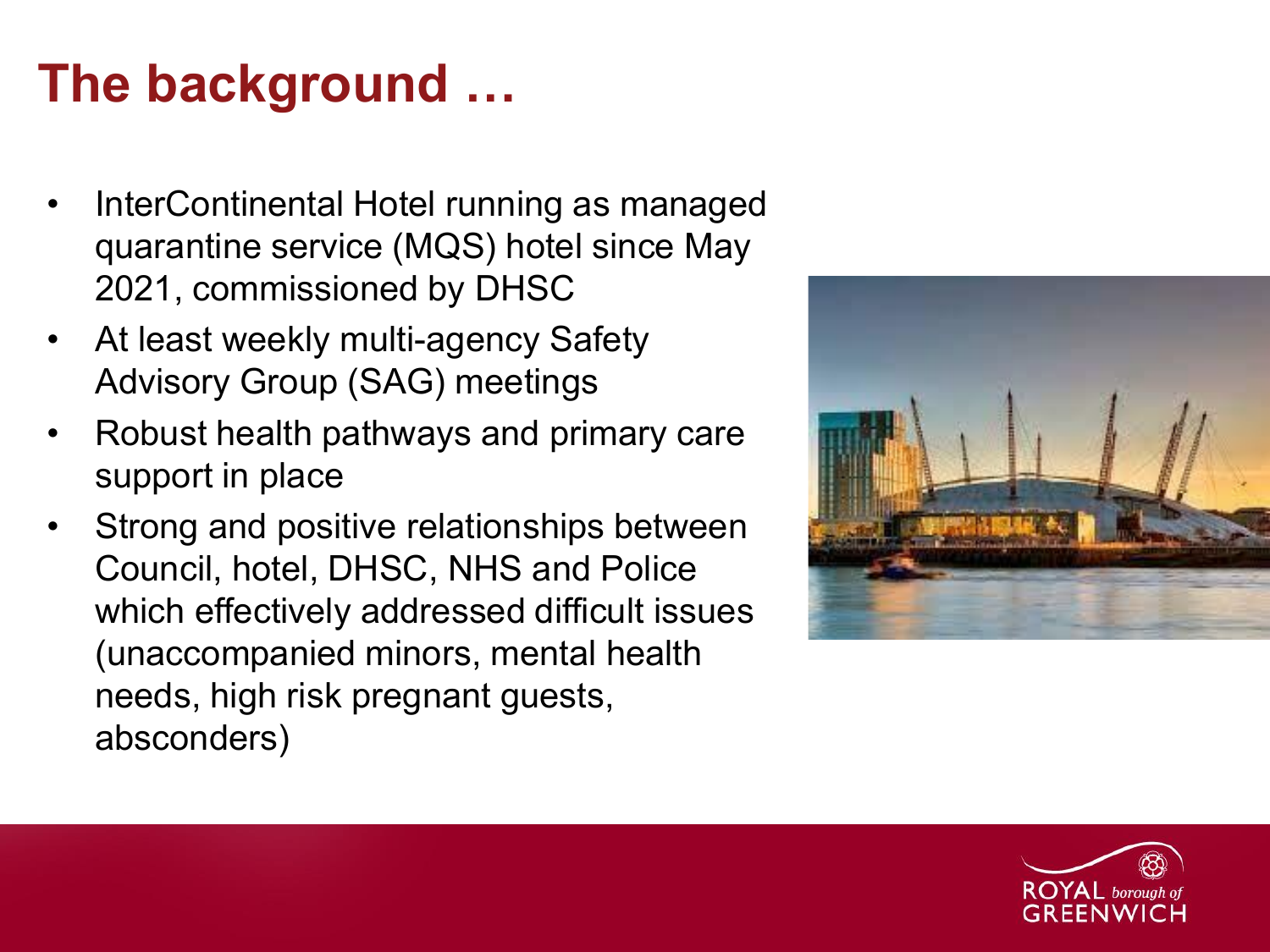## **The immediate response …**

- NHS staff co-ordinated health triage as 100s (at least100 children) arrived overnight 24/25 August, mostly after two days in transit
- NHS and Council staff attended hotel from 25 August, immediately identified people arriving had very little
- Initial call out to Councillors, local church, and NHS and HAS staff to volunteer at the hotel
- Council GOLD convened, emergency clothing donated by Greenwich and Bexley Hospice, staff and volunteers started sorting this and purchasing necessities
- In total, over 800 refugees went through the hotel, all but a handful moved on to bridging hotels by 14 September

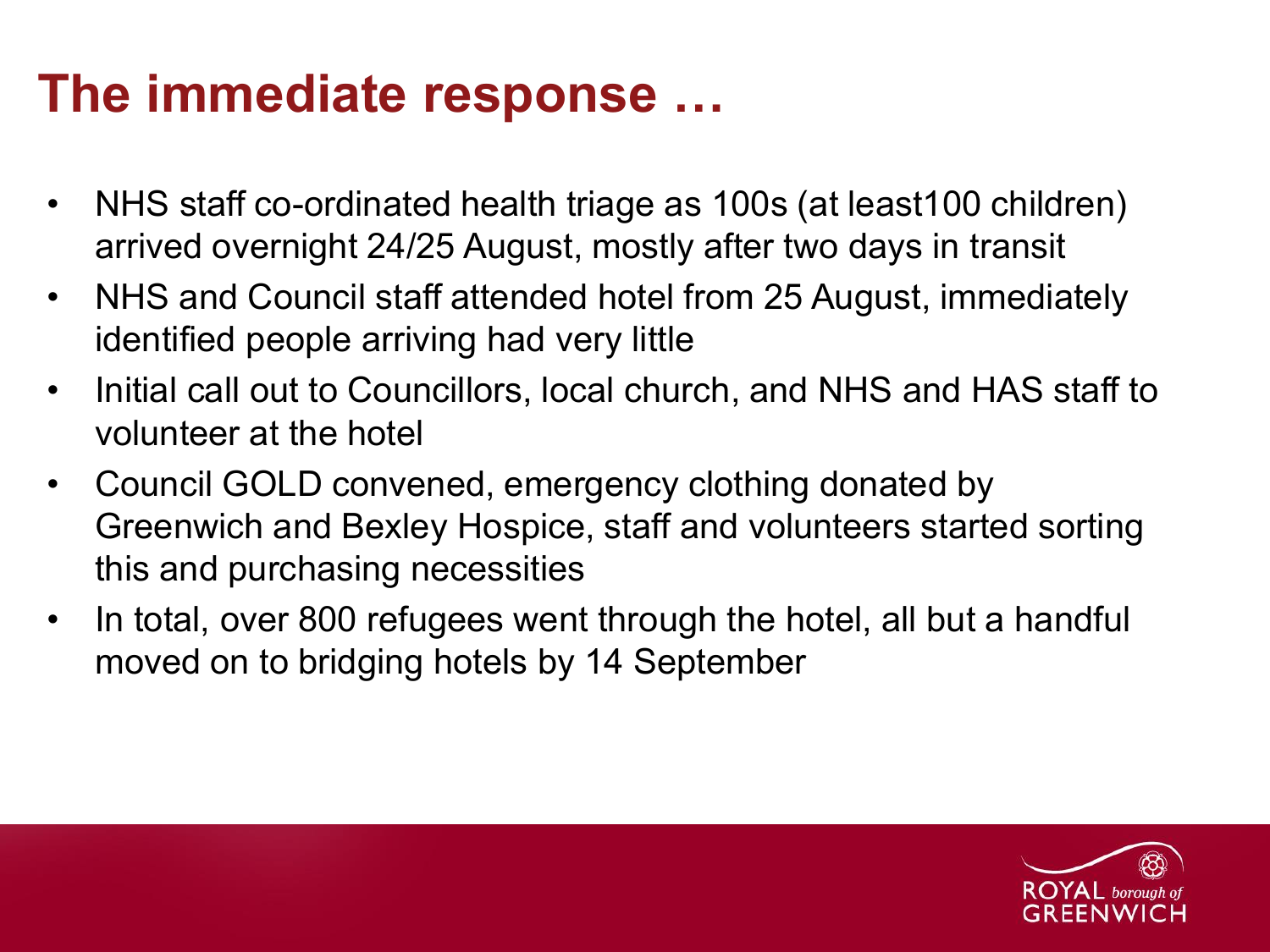## **The Afghan relocation and assistance policy (ARAP)…**

The ARAP scheme was set up to relocate locally employed staff (LES) from Afghanistan, offers unlimited leave to remain for LES and immediate families, free of charge, with extensive resettlement package of support

Not all the evacuees were under the ARAP scheme, and regardless, the promised Home Office support never materialised

*Primary Care colleague "has updated you to confirm that the arrivals at the InterContinental are under the ARAP scheme, so we won't need to provide interpreters and translators, as Home Office provides a package of needs assessment and support."* Email to Greenwich Interpreting Service, 09.30 on 24th September, based on contact with DHSC

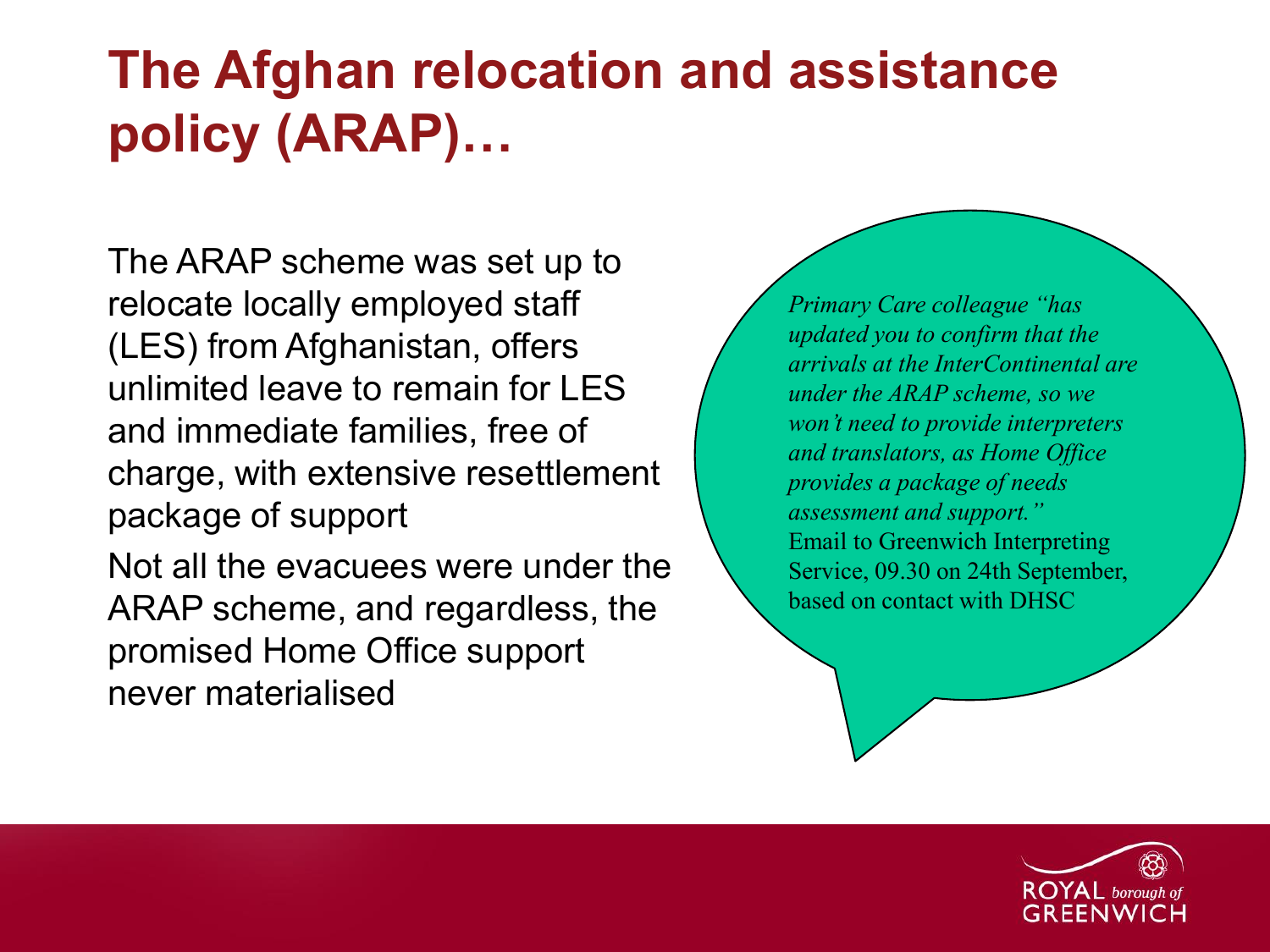## **The scale of the challenge …**

- Daily meetings of MQS SAG stood up and liaison with DHSC
- Confirmation from DHSC that all needs would be met by hotel and Mabway
- Rapidly clear that hotel did not have staff to get people what they needed
- Rapidly clear that Mabway were nowhere
- More evacuees arriving
- Significant health issues and trauma being identified

#### **Tweet**



Dan Thorpe @DanLThorpe

Big thanks to @BBCNews for highlighting the work we're doing to support refugees placed in @Royal Greenwich by @ukhomeoffice but without a system to support them. It's vital that councils like #greenwich are listened to & supported now. @dscottmcdonald @LGA Labour @SteveReedMP



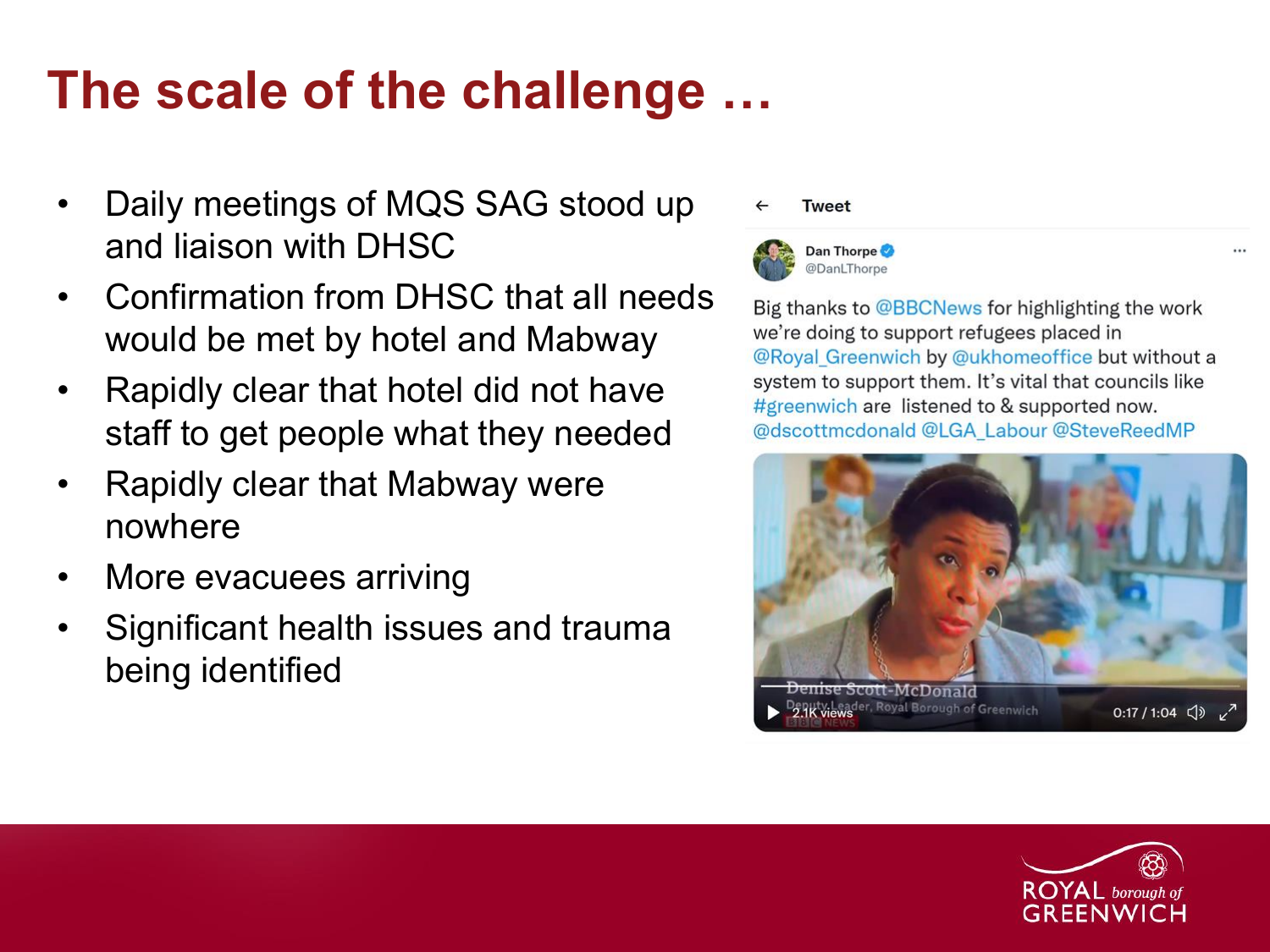## **The DHSC and Home Office response …**

- As lack of capacity on the ground from DHSC and complete absence of Home Office became clear, DHSC confirmed that Council should purchase what was needed and claim it back
- On 27 August Council put out a call to Council staff for clothes, amazing response
- Council Silver structure activated, rotas for sorting donations at Woolwich Centre and volunteers to distribute at hotel established
- Still no sign of Mabway, still no interpreters, still no liaison link with Home Office





Department of Health & Social Care



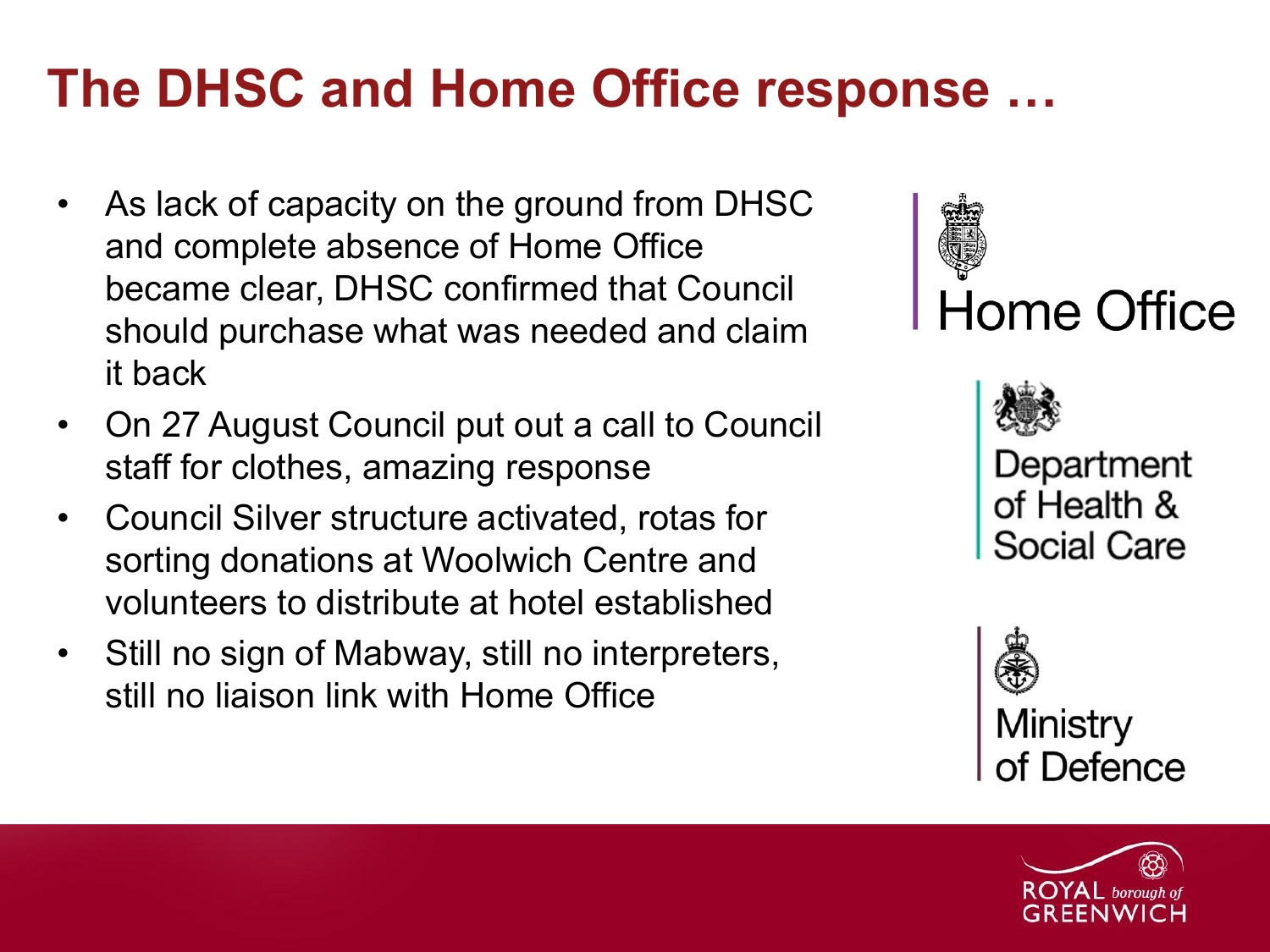# **Council stepping up …**

- Council escalated its response, and escalated its attempts to get Home Office focus
- Purchased new underwear and overwear in sufficient quantities for everyone initially to have a change of clothes, then more, and toiletries, sanitary towels
- Council interpreters secured initially for health clinics, then to support volunteers
- Volunteer interpreters initially organised by Councillors, but relied on G4S informal interpreters to identify needs from guests in rooms





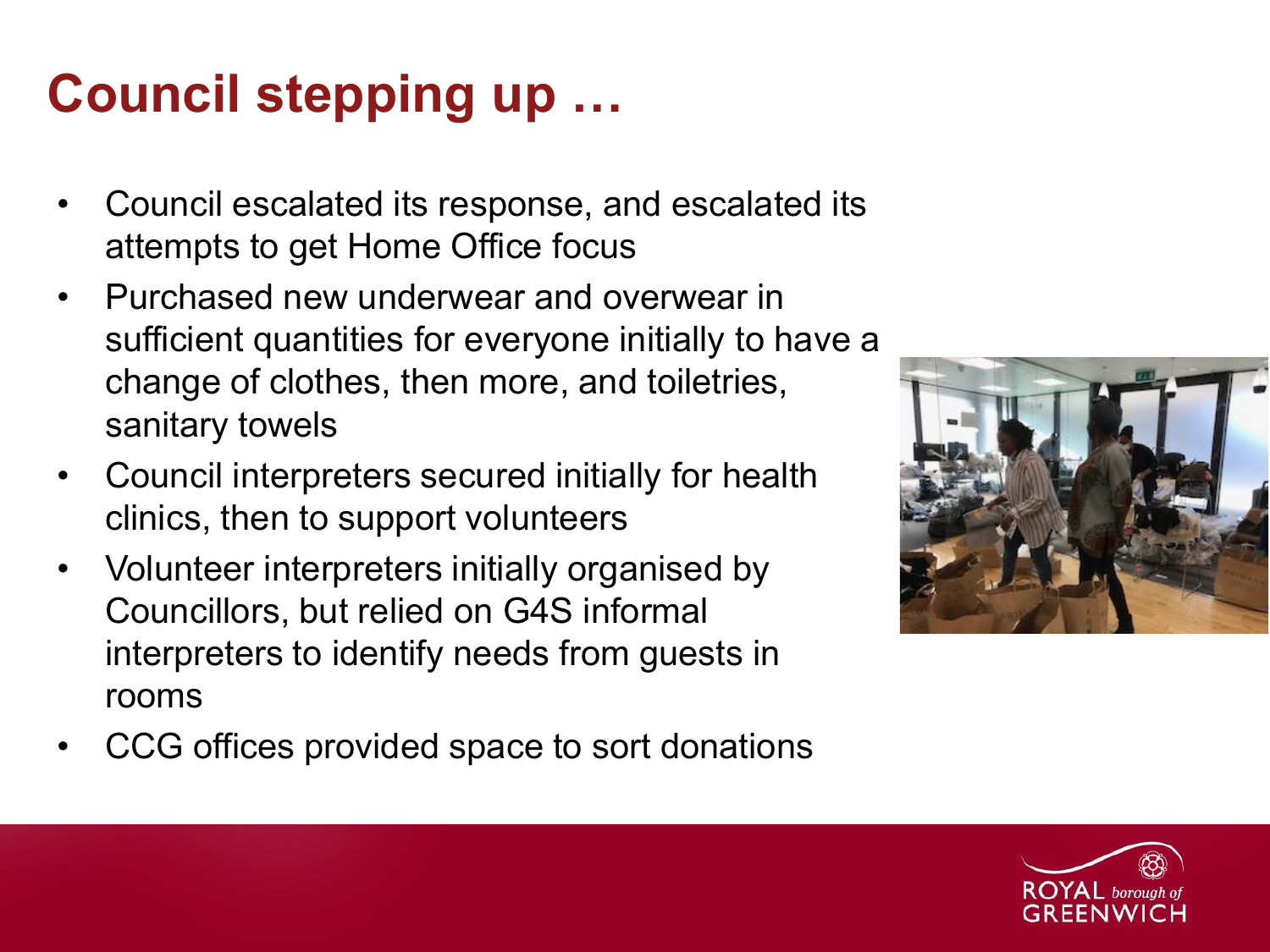# **Council and partners stepping up …**







Greenwich Islamic Centre provided prayer mats for everyone and copies of the Quran, Christ Church sorted donations and provided volunteers at the hotel

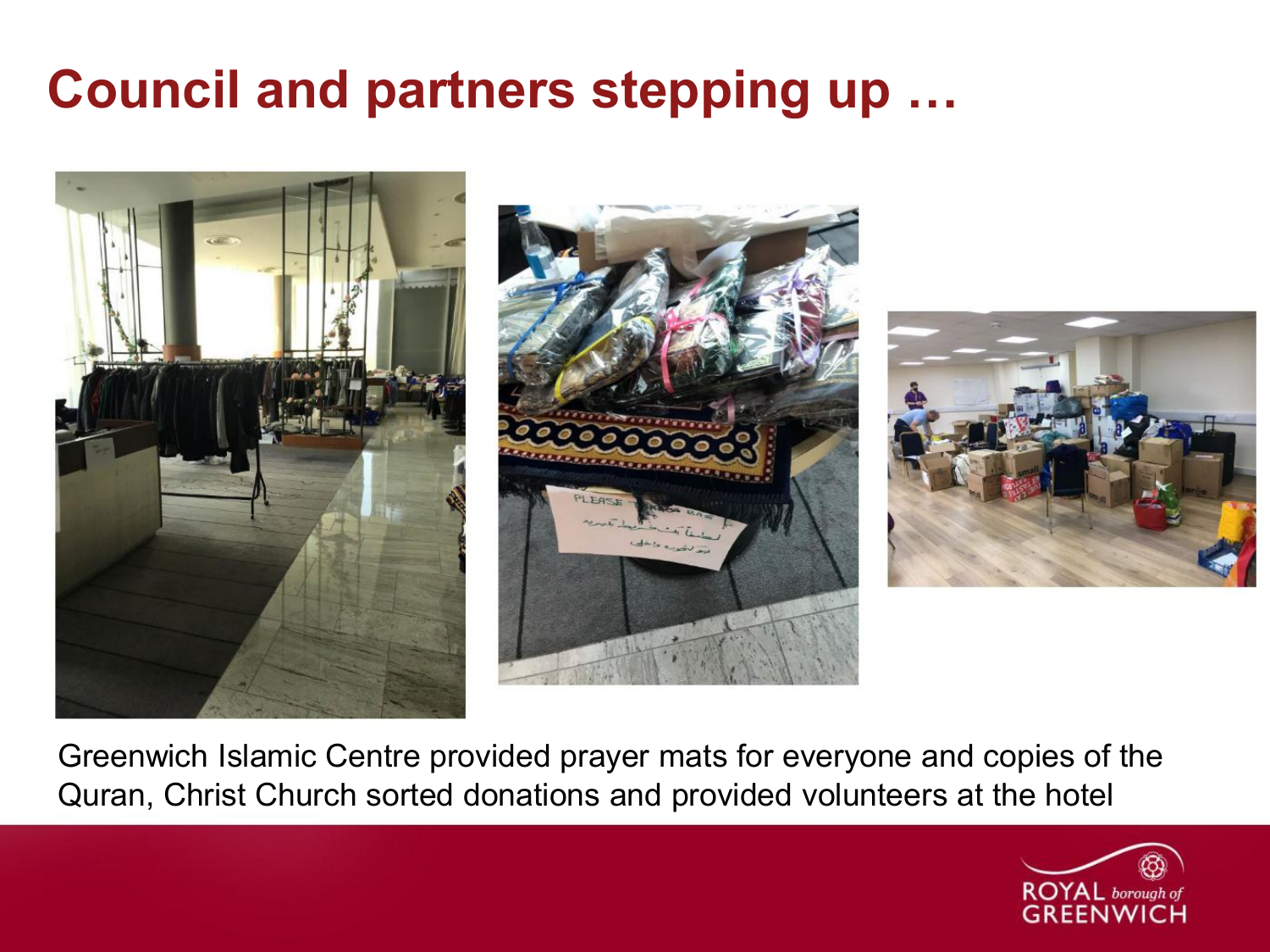## **Infection control…**

- Throughout the life of the quarantine hotel, support provided by Council on infection control
- Review of staff testing facilities, advice on quarantine exemptions, advice on managing positive cases in workforce
- Lobbied for Afghan refugees to be free of quarantine rules once quarantine completed, but not agreed by DHSC
- Covid vaccination arranged by NHS with support of Council for Afghan refugees (155 people vaccinated at the hotel)



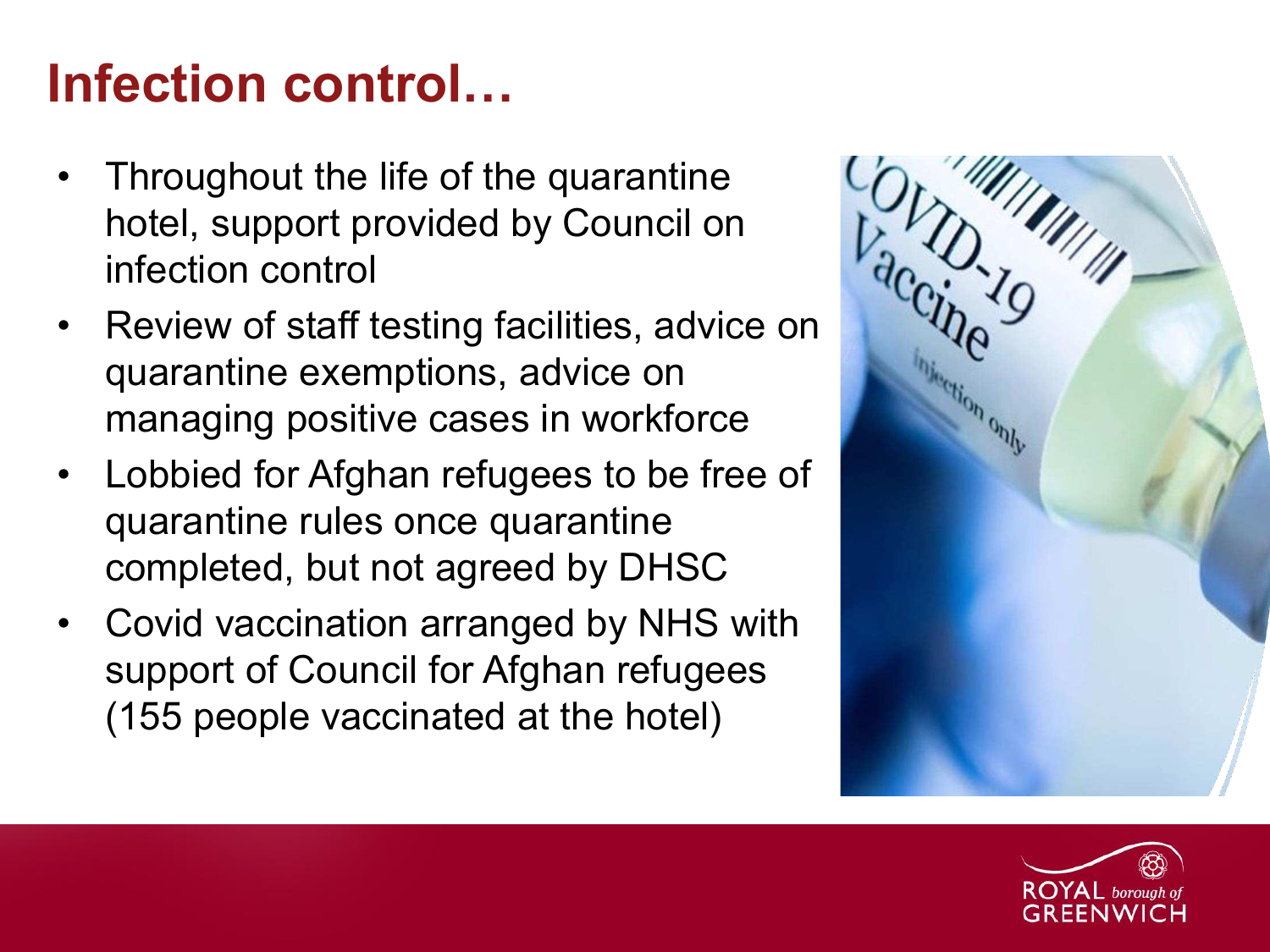# **Safeguarding children …**

- Moses baskets were sourced and purchased for all 11 babies under 6 months
- DHSC sent easy read leaflet on safe sleeping for translation and distribution
- Purchased emergency baby milk (when hotel ran out) and cold water sterilising kits
- Maternity clinics with interpreters robust pathway with QEH, two babies born during quarantine





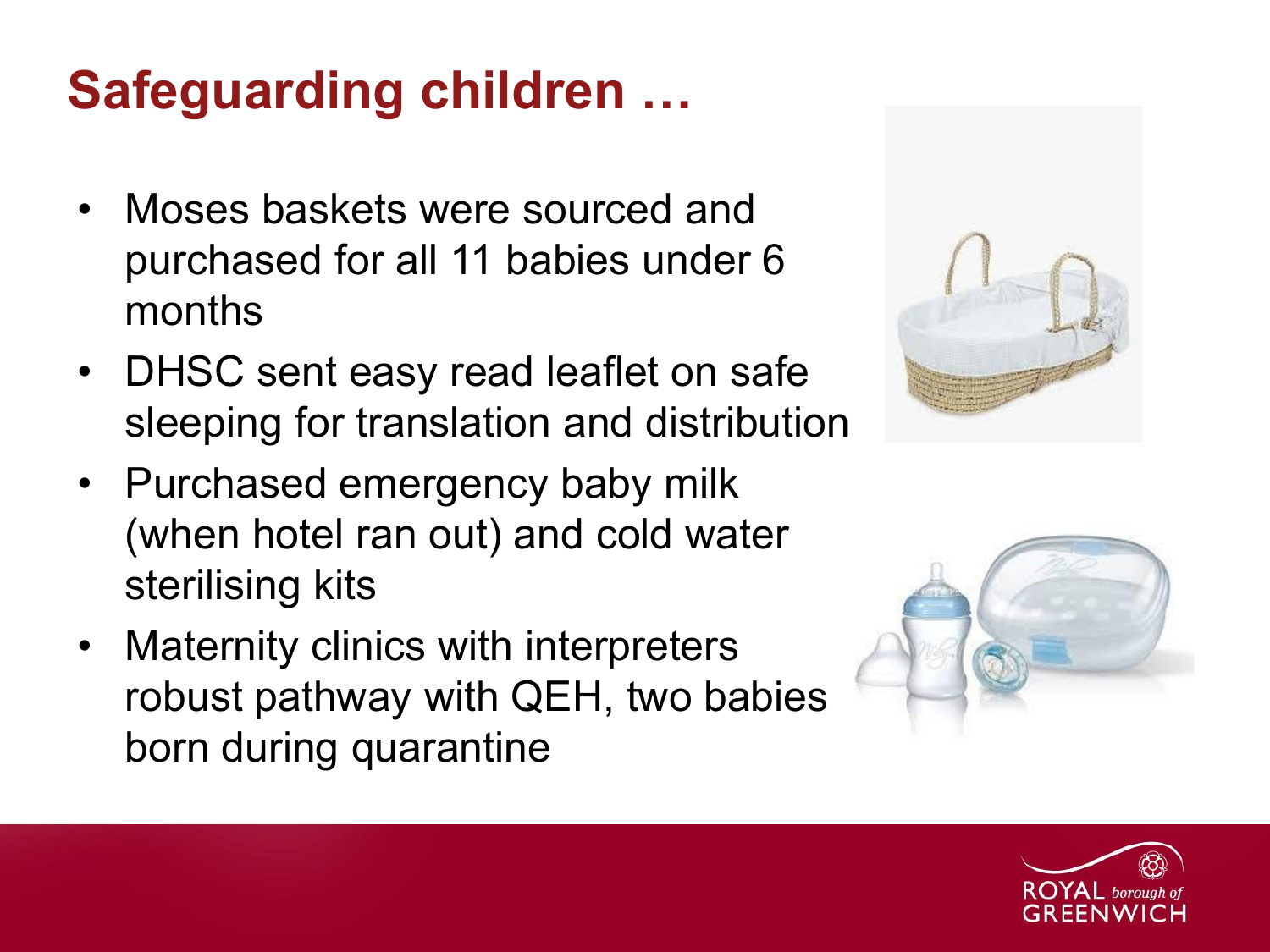# **Safeguarding challenges …**

- Accepted immediate responsibility for three unaccompanied minors (and long term responsibility for one), had to escalate to Secretary of State
- Children's social worker went into quarantine to support the unaccompanied minors
- Young woman we are supporting is settling in well



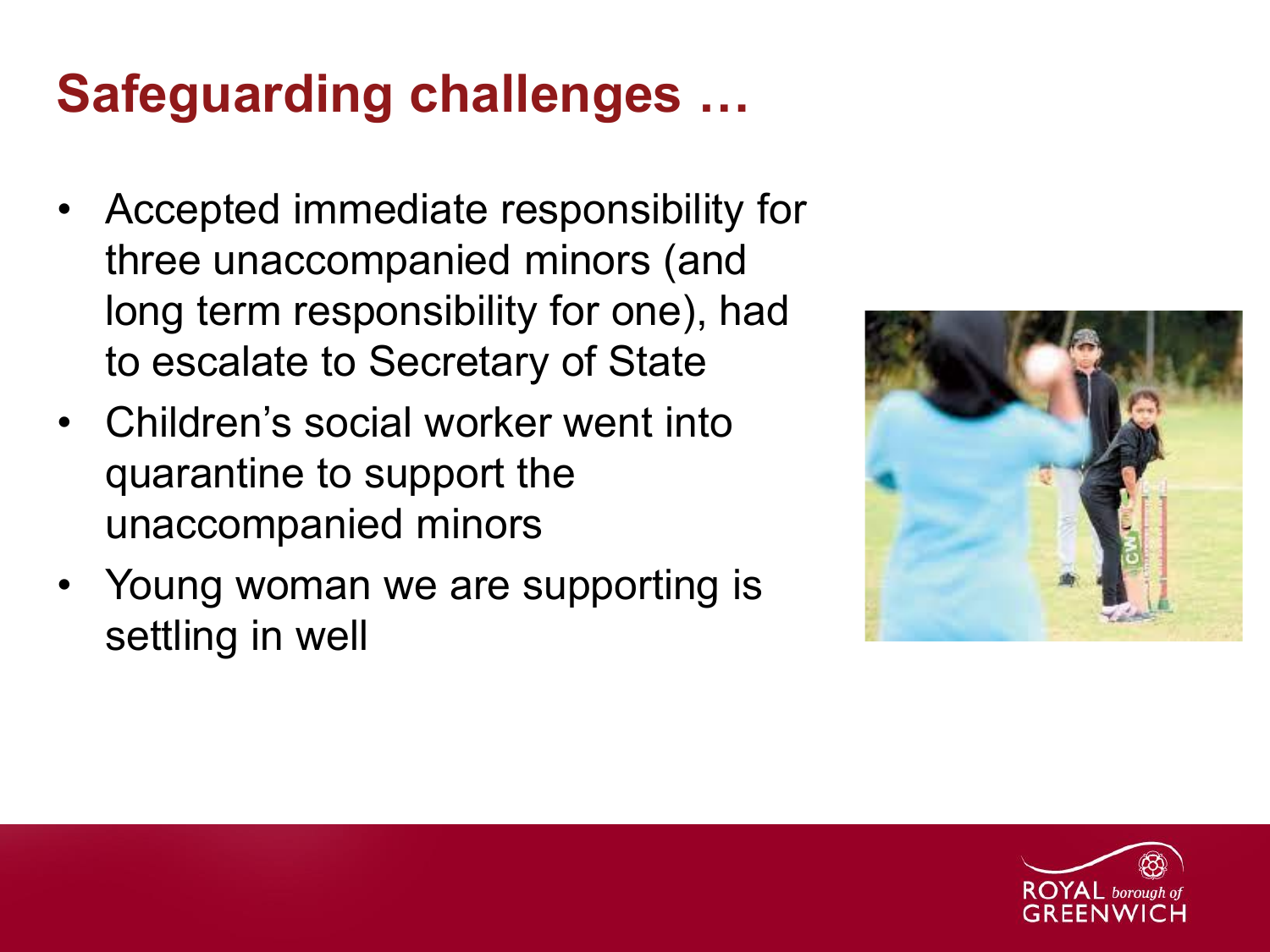## **Volunteer effort …**

- Council and NHS staff volunteers supported by Council "silver" officers and LALOs at Woolwich Centre and hotel
- Volunteer Centre Greenwich recruited and screened volunteers from the second week for the hotel, including people with language skills
- New Afghan "communities of interest" group (part of Covid response) provided interpreters and volunteers
- Between Council, NHS, Volunteer Centre Greenwich, Christ Church and Greenwich Islamic Centre, at least 350 individuals volunteered [182 RBG, 99 VCG, and around 70 NHS and residents, including Councillors]



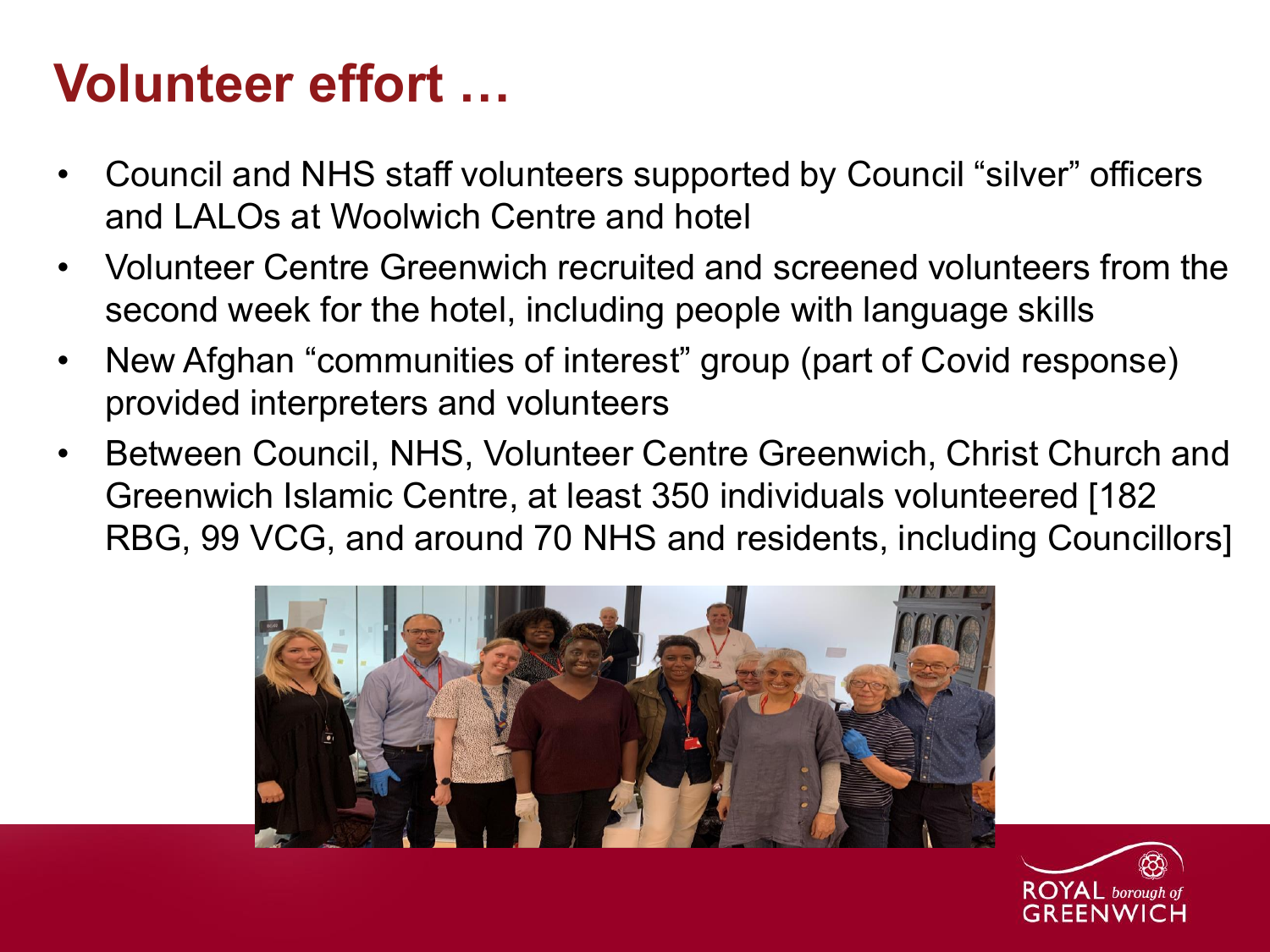# **Moving on…**

- DHSC aware hotel was closing as a quarantine hotel on 15 September
- Council requested priority to move people on as closure date loomed, persistently flagged this with Home Office
- Majority of people only moved on 13 and 14 September, mostly to bridging hotels in north of England
- Council prioritised resettling two families who had babies during quarantine, unaccompanied minor, and now two further families
- Afghan woman requiring specialist treatment moved to bridging hotel in London so could access Guy's





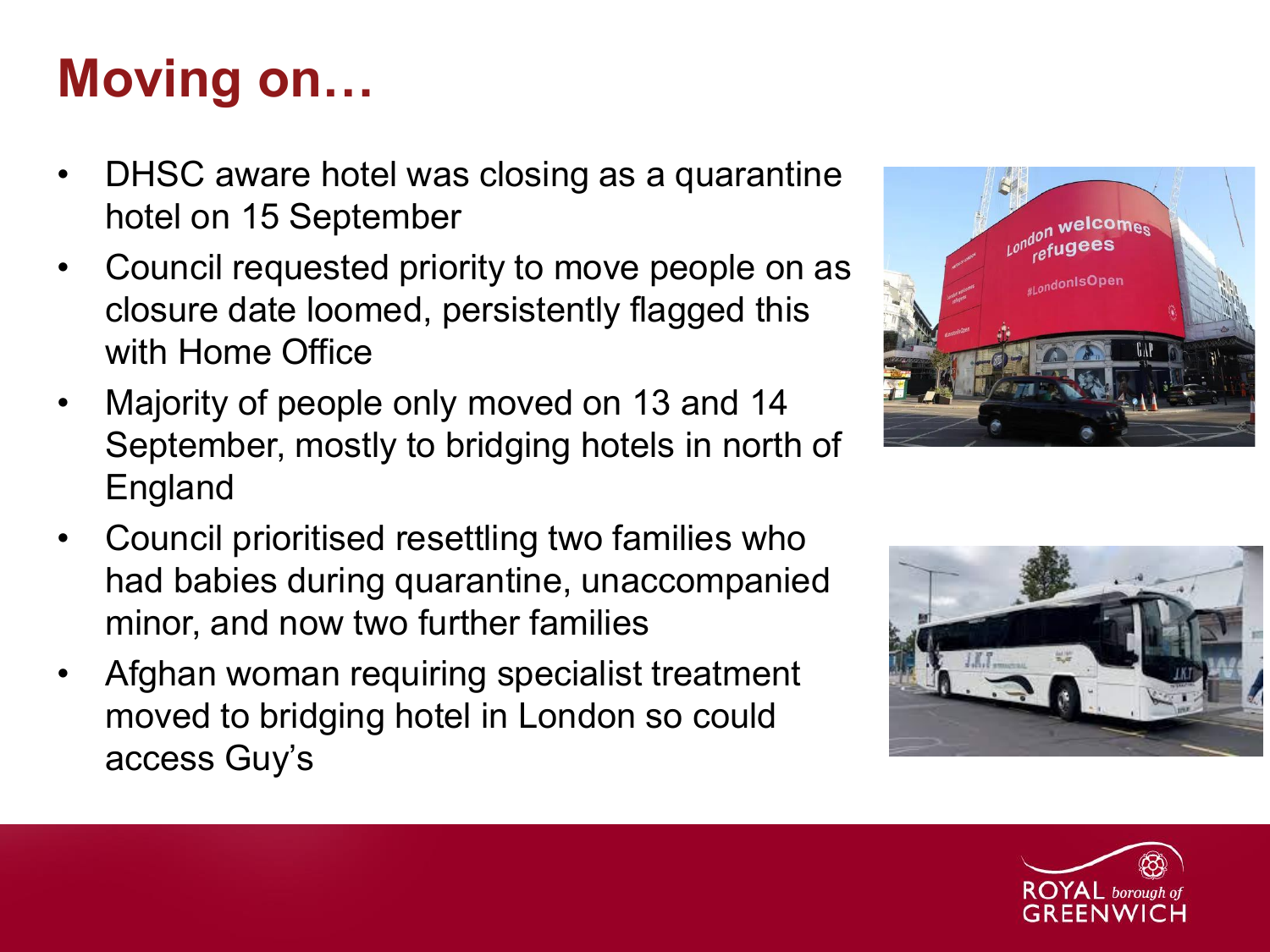## **Our resettlement commitments …**

- Council will resettle its fair share of Afghan refugee families as agreed through London Councils
- 3 families from 16 September, fourth from 23 September, all in newly furnished temporary accommodation found by Housing Inclusion Service
- Subsistence will be provided until benefits commence





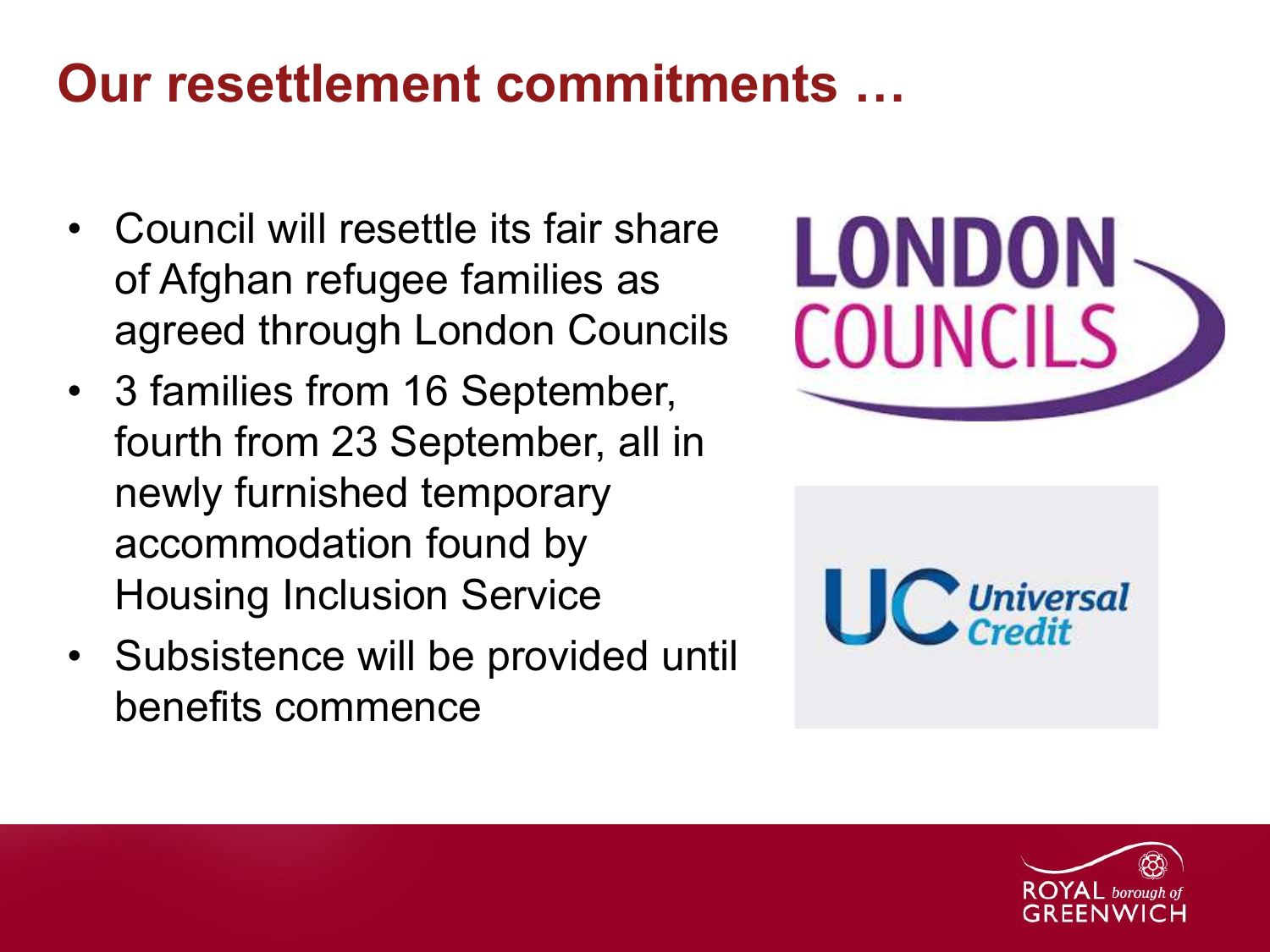## **Our resettlement commitments …**

- Two families prioritised as had babies during quarantine, allocated Early Help case worker, linking to ESOL classes and Children's Centres
- Fathers educated and speak English, some have lived in UK, highly skilled, keen to gain employment.
- All families are registered with a GP practice
- With consent, resettled families have been put in touch with each other and are forming their own social support network







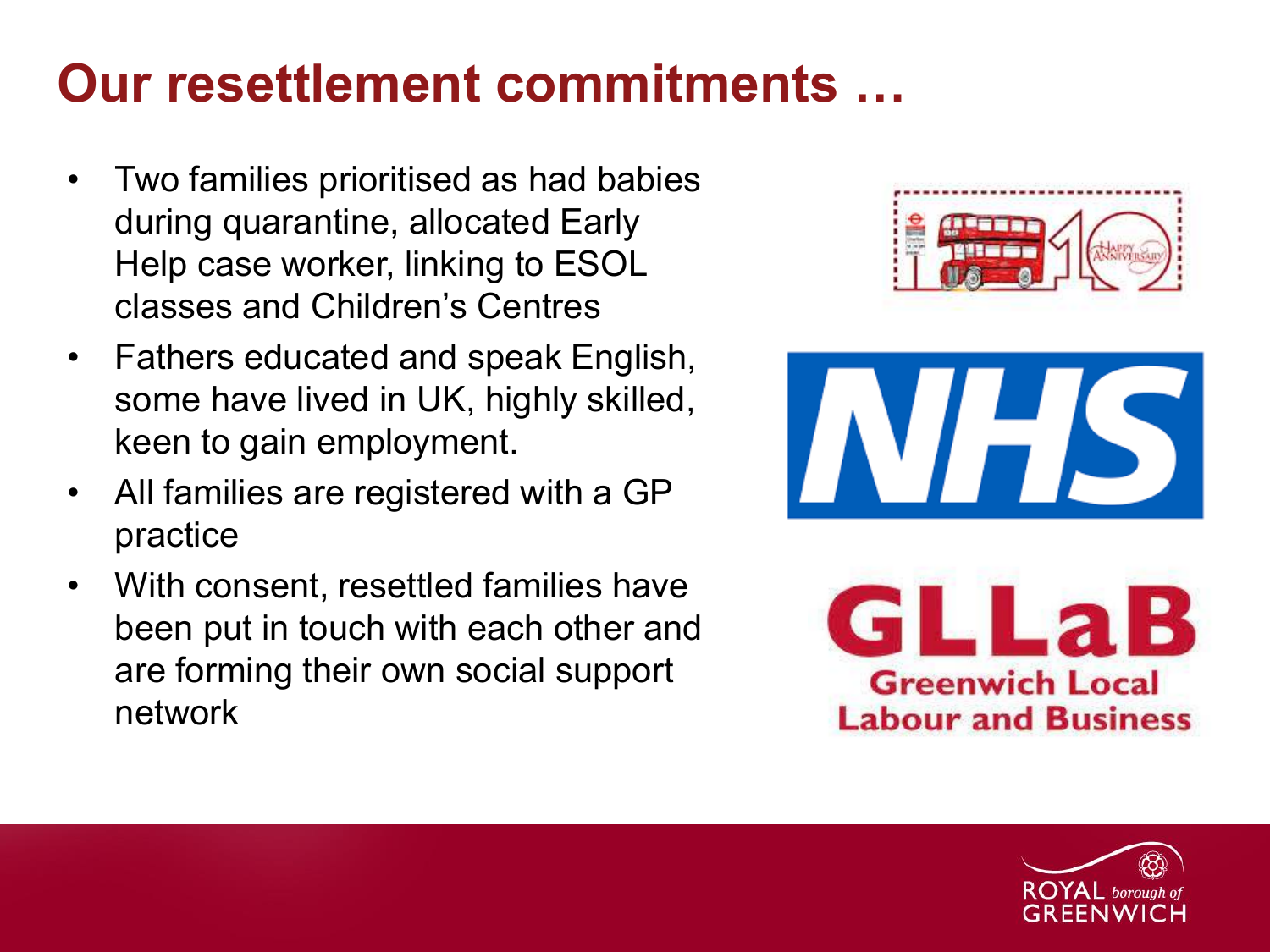### **Some issues …**

- Guests kept under quarantine rules even after 10 days quarantine, so hard to access our support provided by Council and offered by refugee and migrant groups
- Mabway eventually mobilised, telephone calls to rooms, but duplicated effort, then Council informed Mabway contract had ended
- A senior Home Office official finally responded to Council on 10 September, exposed lack of communication between Home Office and DHSC
- Little information to guests, inadequate explanations, late notice on moves

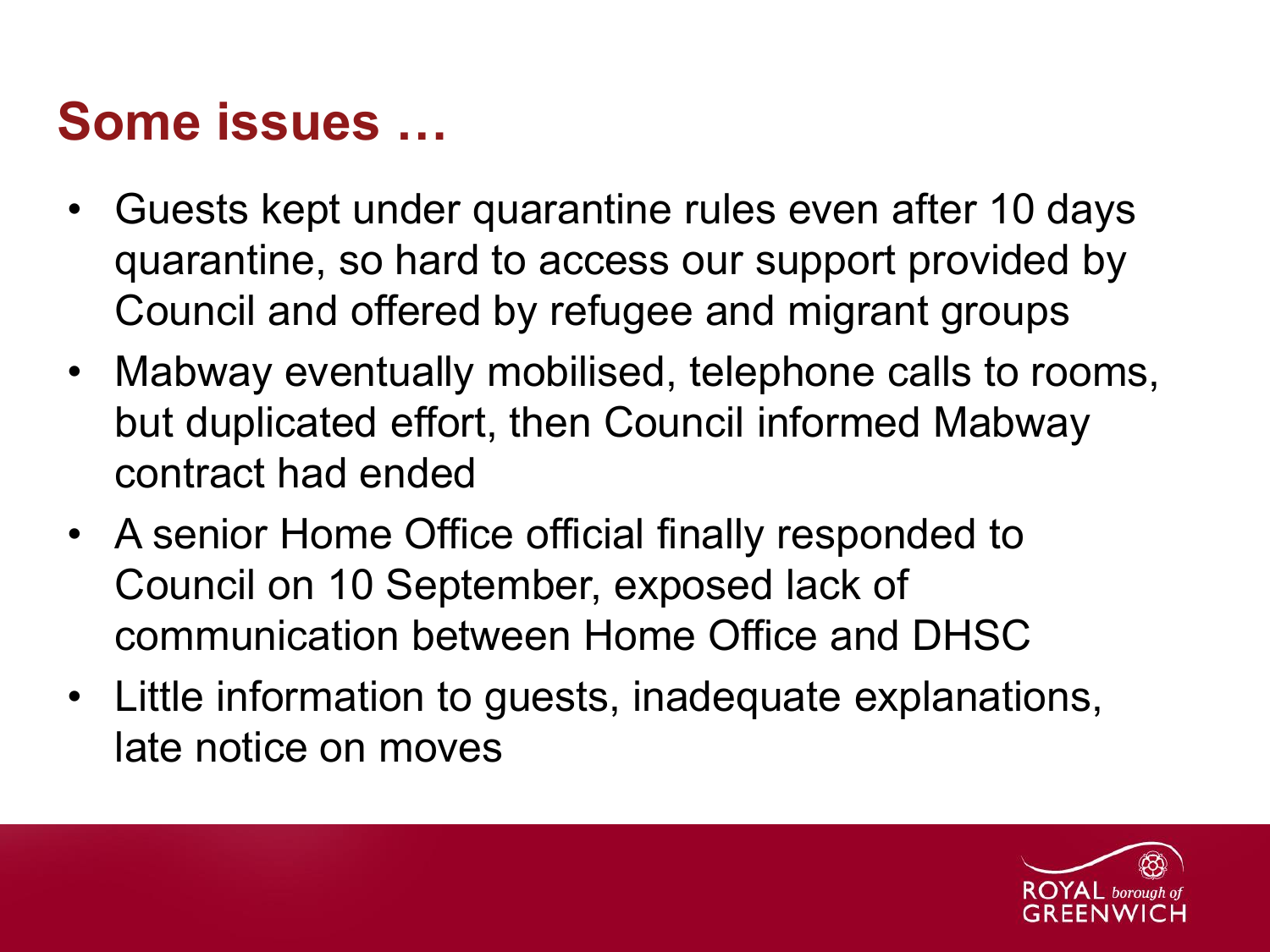# **And some more issues …**

- Lack of confirmation from DHSC about what expenditure can be claimed back by Councils
- Inadequate and incorrect information, or lack of information from Government throughout the process
- Failure to mobilise the support promised – what if Council and NHS had not stepped in?
- Honesty earlier from Government would have enabled Council to respond more quickly and more efficiently







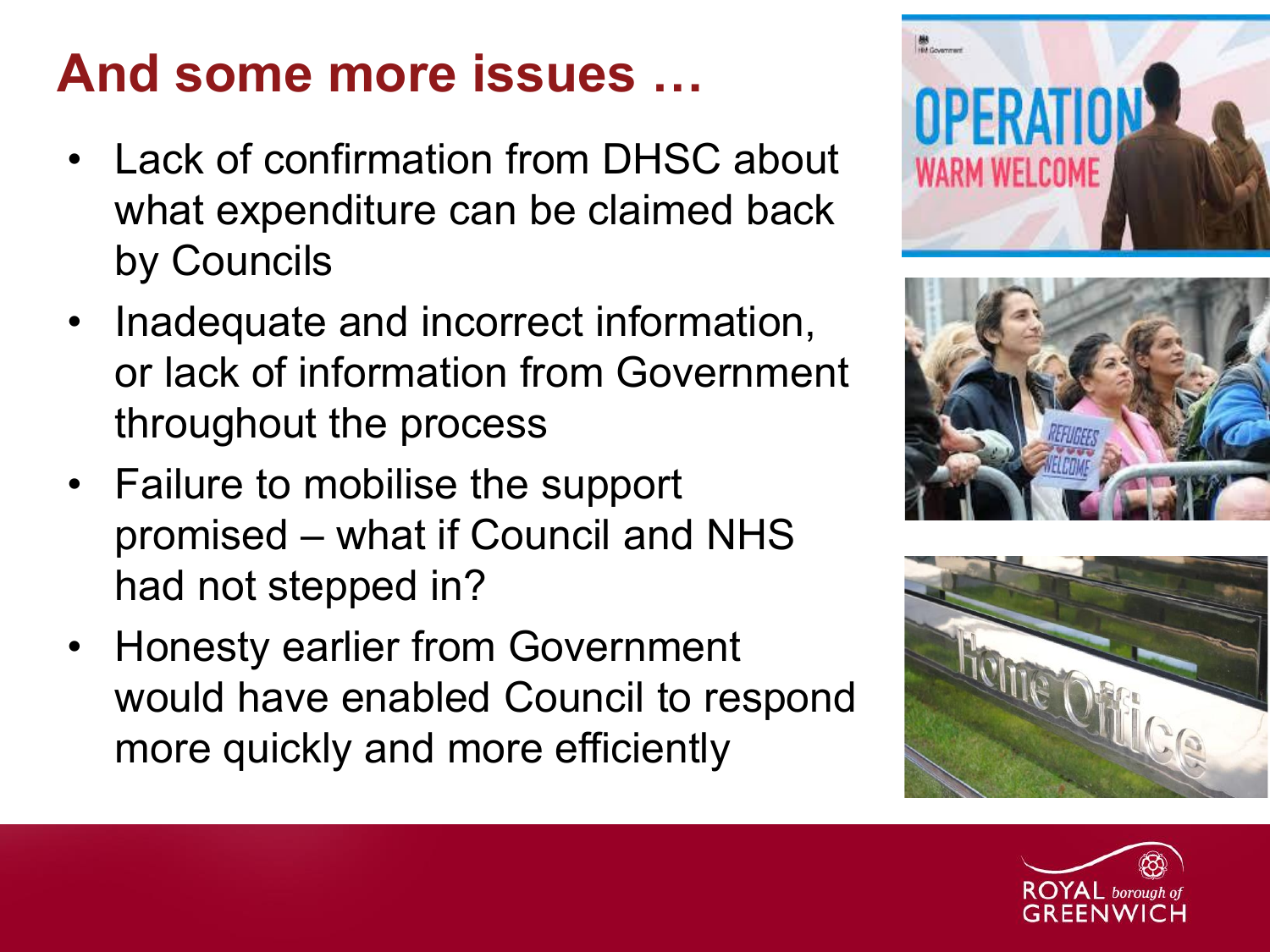## **What we gained …**

- So many people volunteered, and valued being able to help – energising, constructive change from MS Teams meetings and the "day job"
- Tremendous response from Council staff donating clothes and essentials
- Rapid, effective and flexible response from Council and partners – not an emergency, but emergency planning infrastructure central to supporting response
- Lives were protected through robust maternity pathways, provision of interpreters and phenomenal Primary Care input



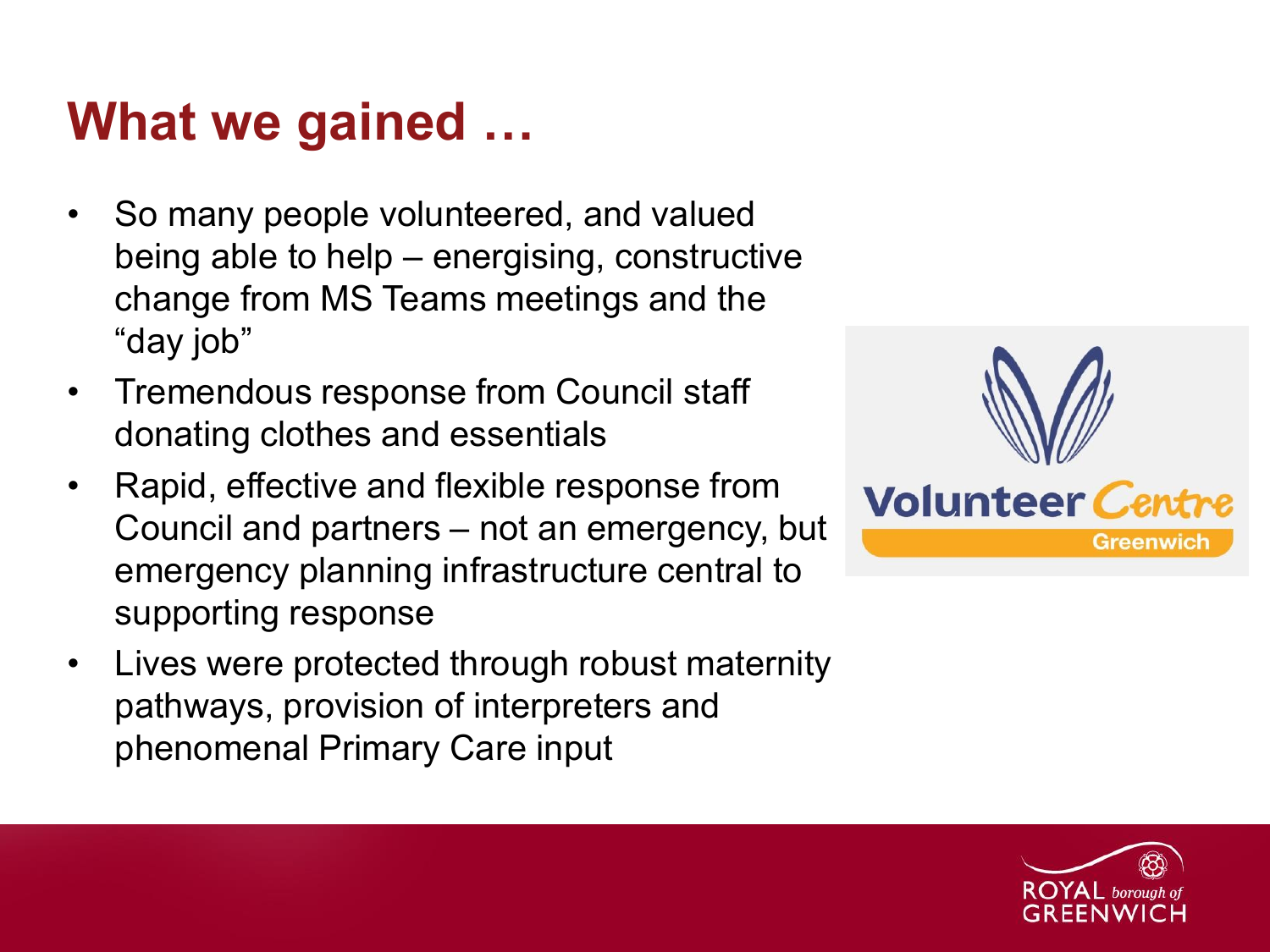#### **And what it cost …**

- Council cash expenditure on clothing, toiletries, other essentials for quarantine hotel - **£41,000**
- Meeting the immediate needs of families being resettled - **£11,300**
- Council assessment of officer time to date - **£97,000**